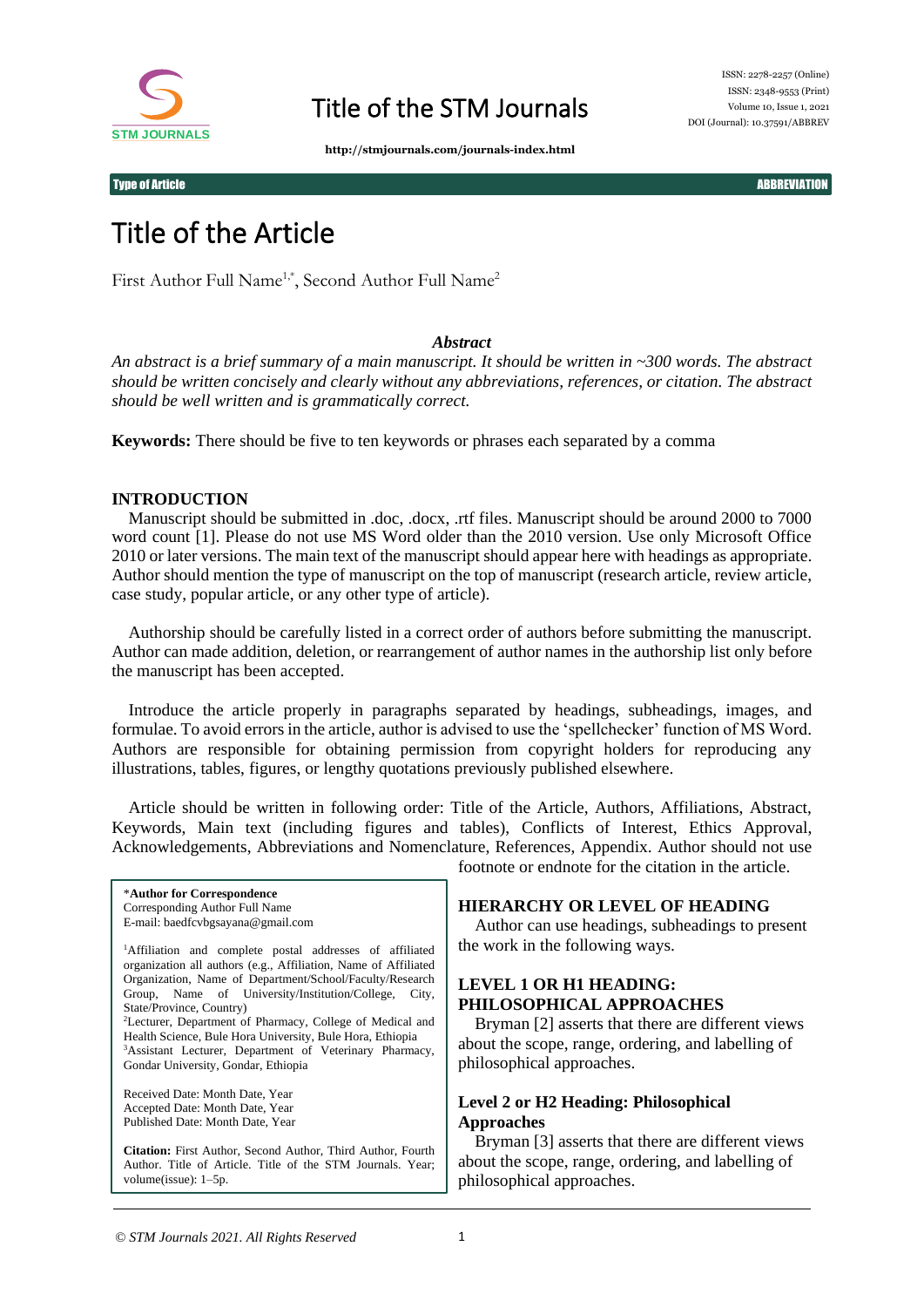#### *Level 3 or H3 Heading: Philosophical Approaches*

Bryman [4] asserts that there are different views about the scope, range, ordering, and labelling of philosophical approaches.

#### *Level 4 or H4 Heading: Philosophical Approaches*

Bryman [5] asserts that there are different views about the scope, range, ordering, and labelling of philosophical approaches.

*Level 5 or H5 Heading: Philosophical approaches (H5):* Bryman [6] asserts that there are different views about the scope, range, ordering, and labelling of philosophical approaches.

Level 6 or H6 Heading: Philosophical approaches: Bryman [7] asserts that there are different views about the scope, range, ordering, and labelling of philosophical approaches.

## **TABLES AND FIGURES**

Authors should submit tables as editable text and not as images. Tables should be numbered (with Arabic numerals as Table 1, Table 2, etc.) and referred to by number in the text. Tables can be placed either next to the relevant text in the article, or on separate  $page(s)$  at the end. The captions for the Tables should be provided separated from the text. All Figures and Tables should be numbered and cited. Source of all Figures should be provided.

For all Tables, use the following symbols in order as footnotes: \* (asterisk), † (dagger), ‡ (double dagger), ¶ (paragraph mark), § (section mark), ‖ (parallels), \*\*, ††, ‡‡, etc.

Authors should submit Figures as per "**Artwork Guidelines**". Figures are to be numbered in one consecutive series of Arabic numerals in the order in which they are cited in the text. The captions for illustrations and figures should be separated from the text and collated in a separate section called "Legend to Figures." Tables and Figures should be self-explanatory.



Figure 1. Figures should their Captions.

### **Artwork Guidelines**

Illustrations, pictures, and graphs should be with the highest quality, and text in the illustrations, pictures and graphs should be readable. Following guidelines enable us to prepare your artwork for the printed issue as well as the online version.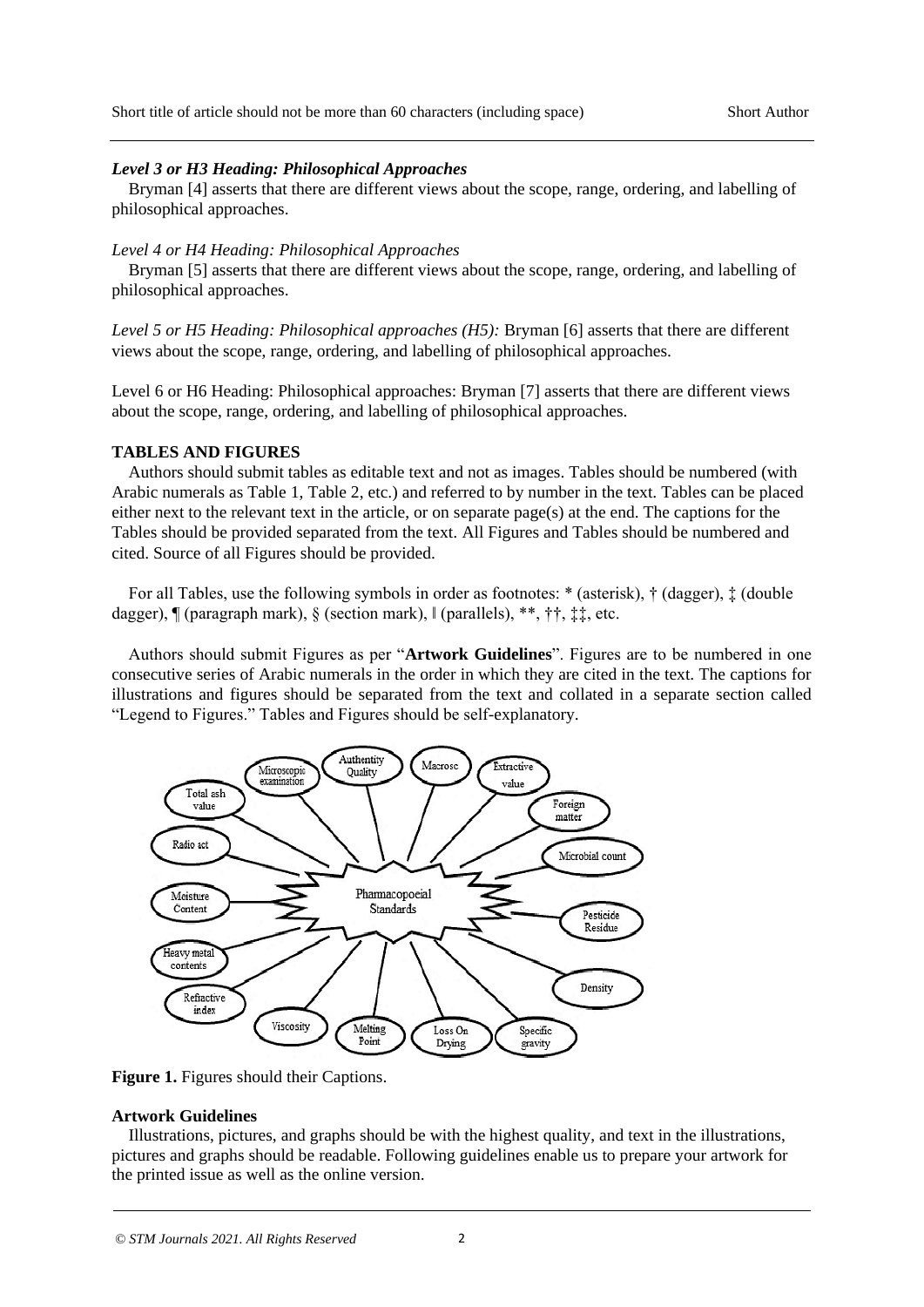*Placement:* Figures/charts and tables created in MS Word should be included in the main text. Figures and other files created outside Word (i.e., Excel, PowerPoint, JPG, TIFF, EPS, and PDF) should be submitted separately. Please add a callout in the running text (i.e., insert Figure 1).

*Resolution:* Rasterized based files (i.e., with .tiff or .jpeg extension) require a resolution of at least 300 dpi (dots per inch). Line art should be supplied with a minimum resolution of 800 dpi.

# **UNITS OF MEASUREMENT**

Authors should follow internationally accepted rules and conventions. Units should be expressed in the international system of units (SI). If other units are mentioned, please give their equivalent in SI.

# **ABBREVIATIONS AND NOMENCLATURE**

Except for units of measurement, abbreviations, and nomenclature when it appears for the first time should be spelled out for the first time.

# **MATH FORMULAE**

Math equations should be presented as editable text and not as images. Simple formulae should be in line with normal text where possible. Use the solidus (/) instead of a horizontal line for small fractional terms, e.g., X/Y. Equations should be numbered consecutively in Arabic numerals if referred explicitly in the text.



**Figure 2.** Flowchart for Selection of Relevant Literature for the Review.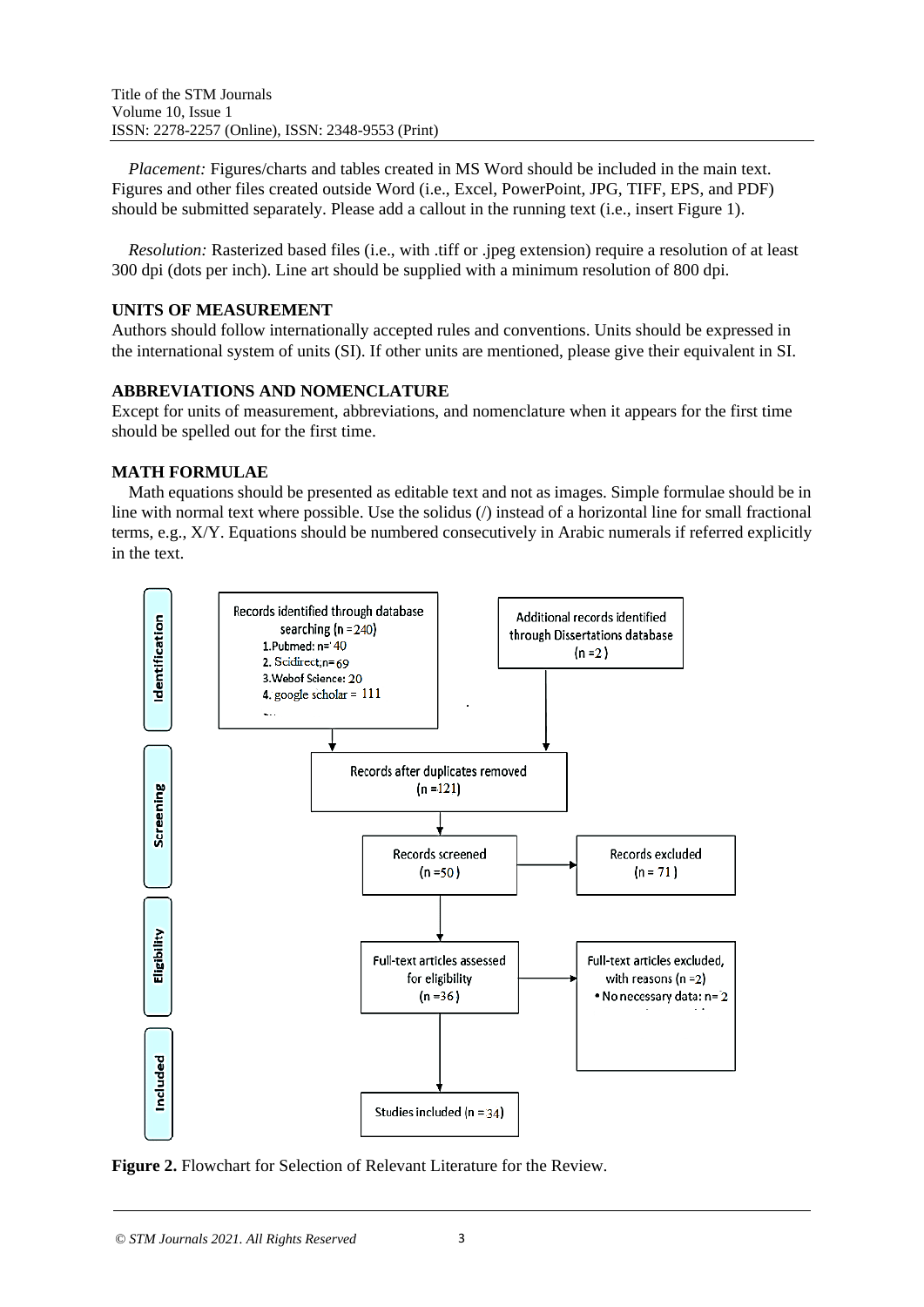| <b>Scientific Name</b>  | Part        | <b>Publication</b> | <b>Analytical Method</b>         | <b>Constituents</b>                          | Reference |
|-------------------------|-------------|--------------------|----------------------------------|----------------------------------------------|-----------|
|                         | <b>Used</b> | Year               |                                  |                                              |           |
| Piper longum<br>Linn    | Fruit       | 2006               | <b>RP-HPLC</b>                   | Sesamin, brachystamide<br>guineensine        | [8]       |
| Woodfordia<br>fruticosa | Flower      | 2014               | TLC Fingerprint,<br>Fluorescence | Ellagic acid, gallic acid                    | [9]       |
| Dioscorea<br>bulbifera  | Whole       | 2013               | AAS, UV                          | Vit C, Vit D                                 | [10]      |
| Cucurbita maxima Seed   |             | 2012               | TLC, HPTLC, GC/MS                | Glucaosazone                                 | [11]      |
| Aerva lanata            | Whole       | 2014               | $FT-IR$                          |                                              | [12]      |
| Curcuma caesia          | Leaf        | 2017               | GC MS. FT-IR                     | $\alpha$ -Santalol, Retinal, Ar-<br>tumerone | [13]      |
| Boswellia serrate       | Leaf        | 2012               | TLC, IR, GC/MS, NMR              | Tetrahydro-2H-pyran-2, 3, 4,<br>5-tetrol     | [14]      |
| Aloe vera               | Stem        | 2012               | <b>HPTLC</b> Fingerprint         | Berberine, gallic acid                       | [15]      |

**Table 1.** Tables should their Captions.

|  | Table 2. Fluorescence Study of Selected Medicinal Plants. |  |  |  |  |
|--|-----------------------------------------------------------|--|--|--|--|
|--|-----------------------------------------------------------|--|--|--|--|

| Study                         | <b>Scientific Name</b> | Part   | <b>Reagent Used</b>                                                     | Reference |
|-------------------------------|------------------------|--------|-------------------------------------------------------------------------|-----------|
|                               |                        | Used   |                                                                         |           |
| Physicochemical<br>properties | Butea frondosa Koen.   | Leaf   | $H2SO4$ , HNO <sub>3</sub> , NaOH, FeCl <sub>3</sub> and picric<br>acid | [16]      |
| >>                            | Woodfordia fruticosa   | Flower | $NaOH$ . HCl and $H2SO4$                                                |           |
| >>                            | Cajanus scarabaeoides  | Whole  | $NaOH$ , HCl, H <sub>2</sub> SO <sub>4</sub> , HNO <sub>3</sub> and KOH | [18]      |



**Figure 2.** Summary of Studies Included in the Review (n=34) by Year of Publication.

#### **CONCLUSION**

The conclusions section should come in this section at the end of the article, before the acknowledgements.

#### **Declaration of Interest**

Authors should reveal any possible conflict of interest in their submitted manuscripts. A competing interest exists when professional judgment concerning the validity of work is influenced by a secondary interest, such as financial gain. The author(s) declare(s) that there is no conflict of interest regarding the publication of this manuscript.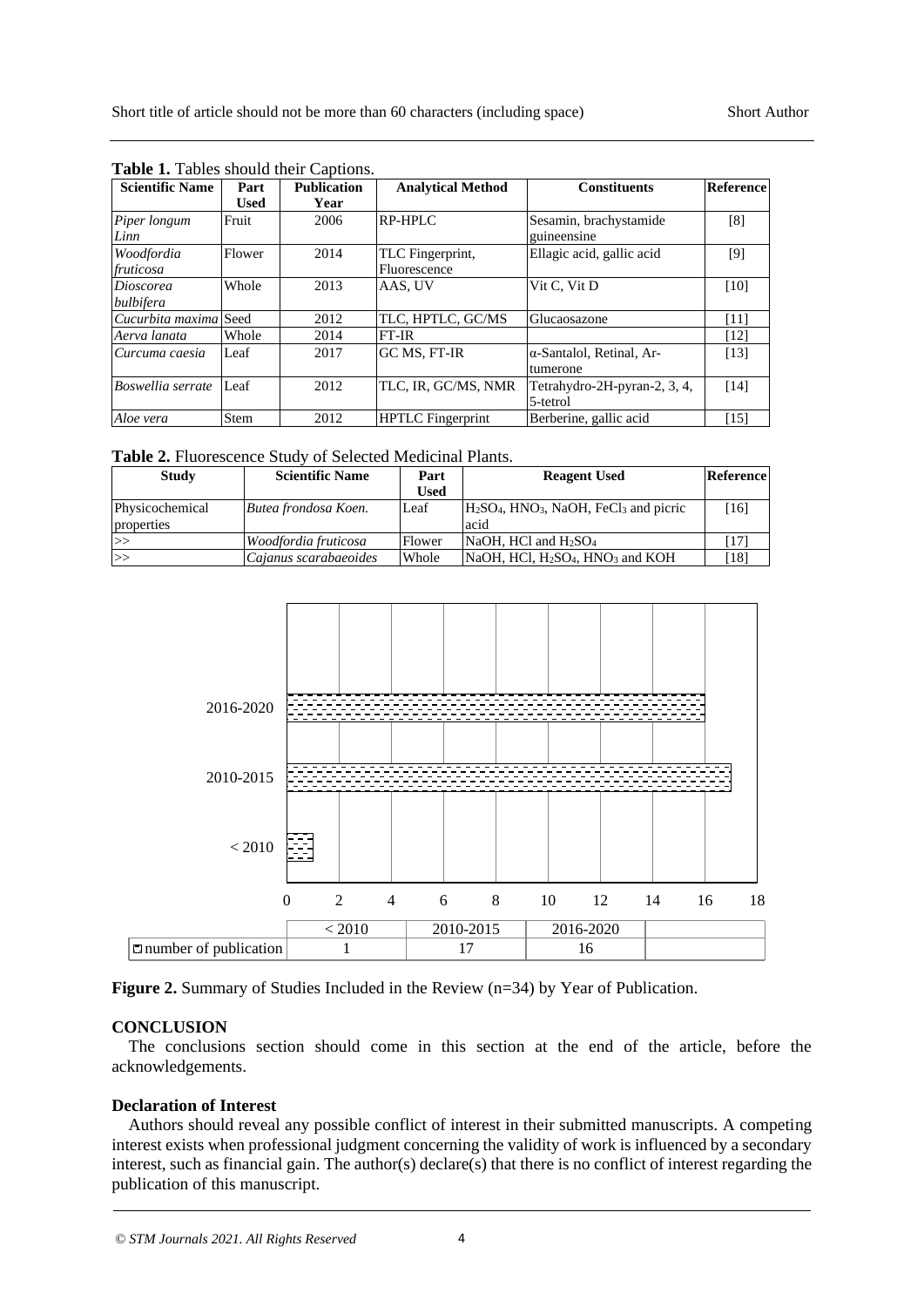# **Acknowledgement**

The acknowledgements come at the end of an article after the conclusions and before the notes and references.

# **REFERENCES**

References (reference have been arranged as per Author-Number System) (at least 10 references and not more than 50 references; also, recent references should be included.).

All References mentioned in the reference list are cited in the text and vice versa. In reference list, each reference should have at least name of author, title of the article, place of publication (name of book or journal), and year of publication. All References mentioned in the reference list are cited in the text and vice versa. In reference list, each reference should have at least name of author, title of the article, place of publication (name of book or journal), and year of publication. All References mentioned in the reference list are cited in the text and vice versa. In reference list, each reference should have at least name of author, title of the article, place of publication (name of book or journal), and year of publication.

Author(s). Title of article. Title of journal. Publication year; Volume(Issue): Pages. **(JOURNAL)**

- 1. Skalsky K, Yahav D, Bishara. J Treatment of human brucellosis: Systematic review and meta-analysis of randomised controlled trials. BMJ. 2008; 336(7646): 701–4p. **(Journal)**
- 2. O'Leary C. Vitamin C does little to prevent winter cold. The West Australian. Forthcoming 2005 Can include date, volume and issue number if provided **(JOURNAL ARTICLE IN PRESS)**
- 3. Fletcher D, Wagstaff CRD. Organisational psychology in elite sport: its emergence, application and future. Psychol Sport Exerc. 2009;10(4):427–34p. doi:10.1016/j.psychsport.2009.03.009. **(ELECTRONIC ARTICLE WITH DOI NUMBER)**

Author(s). Multiple authors separated by a comma. Title of Book. Edition of book if later than 1st edition. Place of Publication: Publisher Name; Year of Publication. **(BOOKS)**

- 4. Hofmeyr GJ, Neilson JP, Alfirevic Z, et al. A Cochrane Pocketbook: Pregnancy and Childbirth. Chichester, West Sussex, England: John Wiley & Sons Ltd; 2008. **(REFERENCE TO A BOOK)**
- 5. Rowlands TE, Haine LS. Acute limb ischaemia. In: Donnelly R, London NJM, (editors). ABC of Arterial and Venous Disease. 2nd edition. West Sussex: Blackwell Publishing; 2009. **(REFERENCE TO A CHAPTER IN AN EDITED BOOK)**
- 6. Bartlett A, Breastwork: Rethinking breastfeeding [monograph online]. Sydney, NSW: University of New South Wales Press; 2005. Available from: Net Library **(ELECTRONIC BOOK)**

Author(s). Title of paper. In: Editor(s). editor(s). Title of Conference; Date of conference; Place of conference. Place of publication: Publisher's name; Year of publication. Page numbers. **(CONFERENCE PAPERS)**

- 7. Kimura J, Shibasaki H (editors). Recent advances in clinical neurophysiology. Proceedings of the 10th International Congress of EMG and Clinical Neurophysiology; 1995 Oct 15-19; Kyoto, Japan. Amsterdam: Elsevier; 1996. **(CONFERENCE PROCEEDINGS)**
- 8. Bengtsson S, Solheim BG. Enforcement of data protection, privacy and security in medical informatics. In: Lun KC. Degoulet P. Piemme TE, Reinhoff O, (editors) MEDINFO 92. Proceedings of the 7th World Congress on Medical Informatics; 1992 Sep 6-10; Geneva, Switzerland. Amsterdam: North Holland; 1992. 1561–5. **(PUBLISHED CONFERENCE PAPER)**